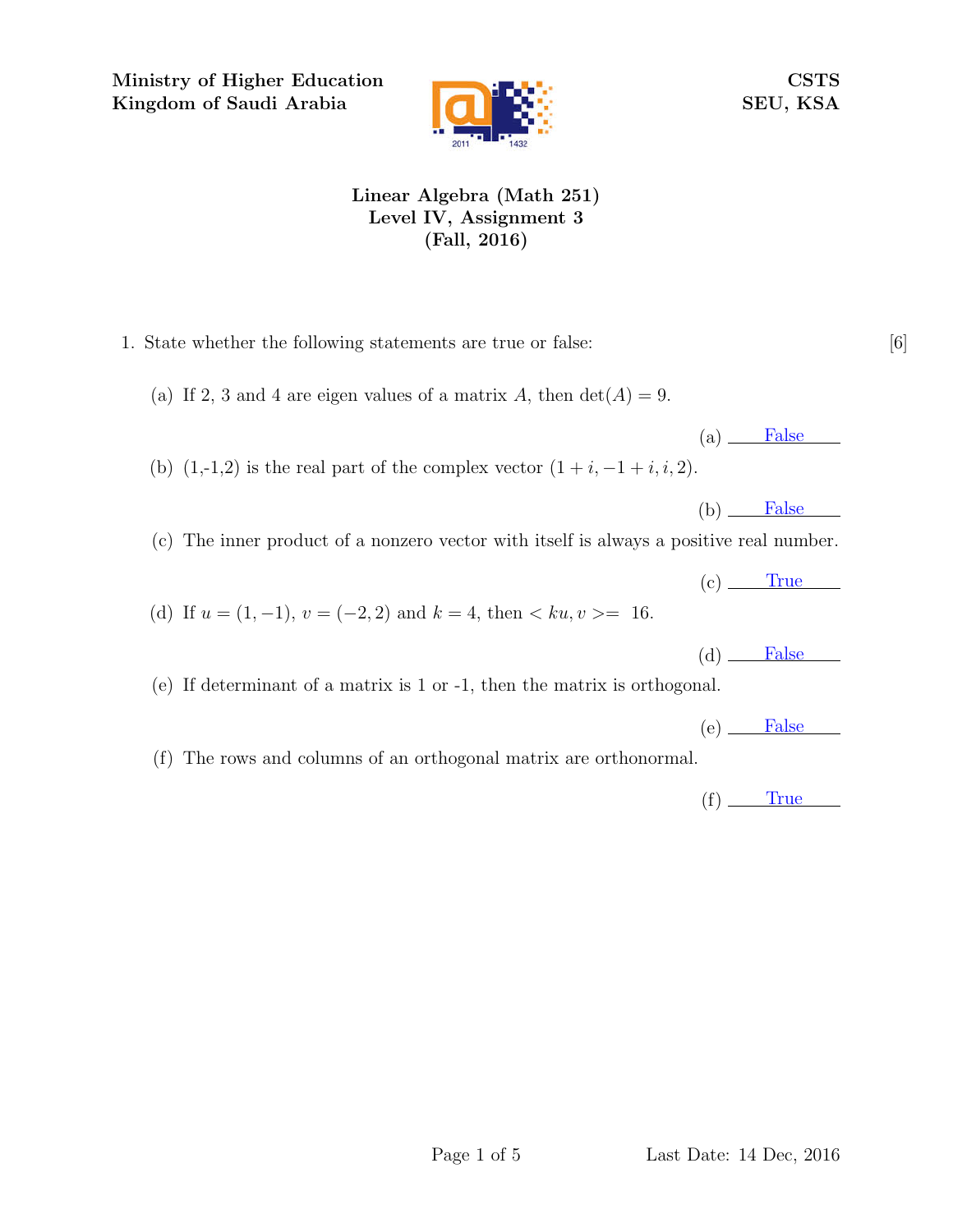- 2. Select one of the alternatives from the following questions as your answer. [6]
	- (a) The characteristic equation of the matrix  $A =$  $\left[\begin{array}{cc} 3 & 1 \\ 2 & 4 \end{array}\right]$  is
		- A.  $\lambda^2 7\lambda 10 = 0$ B.  $\lambda^2 + 7\lambda - 10 = 0$ C.  $\lambda^2 - 7\lambda + 10 = 0$ D.  $\lambda^2 + 7\lambda + 10 = 0$

(b) The eigenvalues of the matrix  $A^3$ , where  $A =$  $\sqrt{ }$  $\vert$ 1 −1 2 0 4 1  $0 \t 0 \t -3$ 1 , are

- A.  $\{1, 4, -3\}$ B. {1, 12, −9} C. {1, 64, 27} D.  ${1, 64, -27}$
- (c) Which of the following sets of vectors are orthogonal with respect to the Euclidean inner product on  $\mathbb{R}^2$ :

A. (1,2), (-2,1) B. (3,4),(2,6) C.  $(6,9),(5,2)$ D. (0,4), (0,6)

(d) If angle between vectors u and v is zero such that  $||u|| = 4$ ,  $||v|| = 6$ , then  $\langle u, v \rangle =$ 

- A. 10 B. 24
- $C. \sqrt{24}$
- $D. \sqrt{10}$
- (e) If  $3x_1^2 + 2x_2^2 4x_3^2 2x_1x_2 + 6x_1x_3 4x_2x_3$  be the quadratic form, then the associated symmetric matrix will be

A. 
$$
\begin{bmatrix} 3 & 1 & 3 \ 1 & 2 & -2 \ 3 & -2 & -4 \end{bmatrix}
$$
  
B. 
$$
\begin{bmatrix} 3 & -1 & -3 \ -1 & 2 & -2 \ -3 & -2 & -4 \end{bmatrix}
$$
  
C. 
$$
\begin{bmatrix} 3 & -1 & 3 \ -1 & 2 & 2 \ 3 & 2 & -4 \end{bmatrix}
$$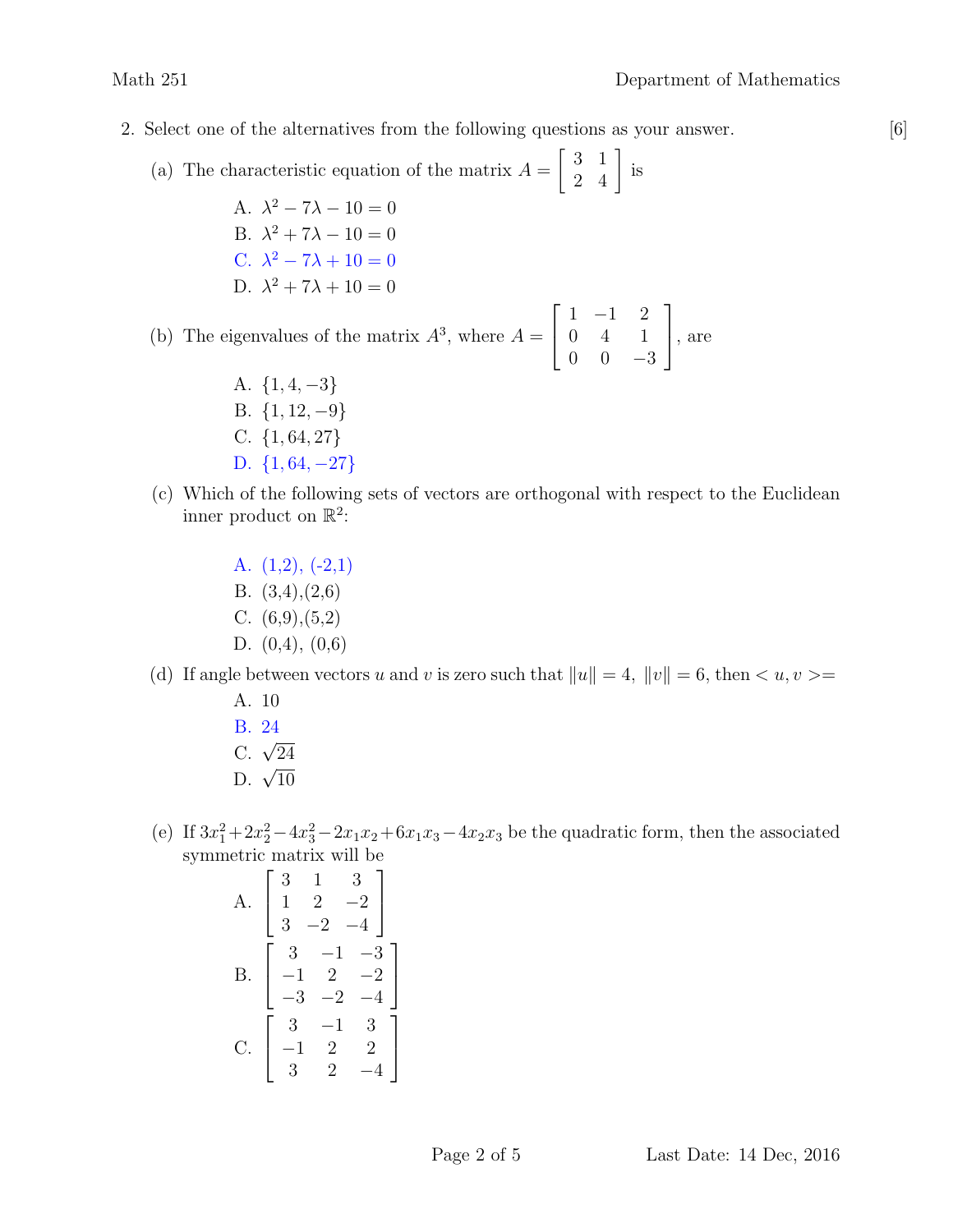D. 
$$
\begin{bmatrix} 3 & -1 & 3 \ -1 & 2 & -2 \ 3 & -2 & -4 \end{bmatrix}
$$

(f) For which value of  $a$  and  $b$ , the matrix  $\sqrt{ }$  $\vert$ 3  $i + 2$  2 + 6i a  $-1$   $2i-1$  $2-6i$  b 1 1 is Hermitian? A.  $a = i - 2, b = -2i - 1$ B.  $a = -i + 2$ ,  $b = 2i + 1$ C.  $a = -i + 2$ ,  $b = -2i - 1$ D.  $a = i - 2, b = 2i + 1$ 

3. Find all the eigenvalues and the corresponding eigenvectors of the matrix  $A = \begin{bmatrix} 5 & -2 \\ 3 & 0 \end{bmatrix}$ . [4]

Solution: The characteristic equation of the matrix is given by

$$
\det(A - \lambda I) = 0
$$

$$
\begin{bmatrix} 5 - \lambda & -2 \\ 3 & 0 - \lambda \end{bmatrix} = 0
$$

$$
\lambda^2 - 5\lambda + 6 = 0
$$

$$
(\lambda - 2)(\lambda - 3) = 0
$$

$$
\lambda = 2, 3
$$

The roots 2 and 3 are eigenvalues of A.

## Eigen Vectors

For  $\lambda = 2$ : Let  $X =$  $\lceil x_1 \rceil$  $\overline{x_2}$ 1 be the eigen vector corresponding to  $\lambda = 2$ . So  $(A - \lambda I)X = 0$  $\begin{bmatrix} 3 & -2 \end{bmatrix}$  $3 -2$  $\left[\begin{array}{c}x_1\end{array}\right]$  $\overline{x_2}$ 1 =  $\begin{bmatrix} 0 \end{bmatrix}$ 0 1 which gives  $3x_1 - 2x_2 = 0$ 

This system has only one free variable  $x_2$ . Take  $x_2 = 1$ , which gives  $x_1 = 2/3$  and so  $\lceil 2/3 \rceil$ 1 1 is the required eigen vector corresponding to  $\lambda = 2$ . Similarly,  $\begin{bmatrix} 1 \\ 1 \end{bmatrix}$ 1 1 is the eigen vector corresponding to  $\lambda = 3$ .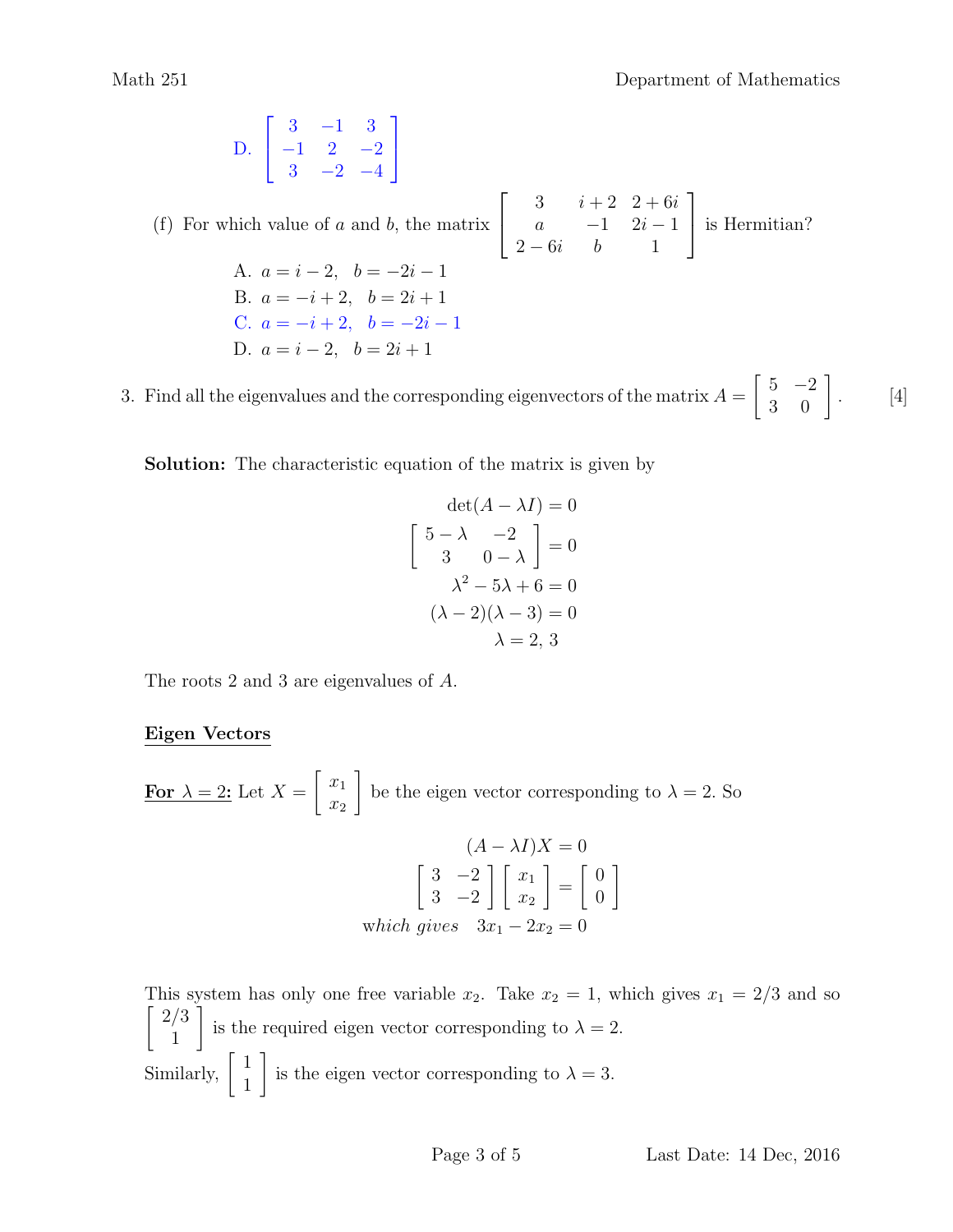Math 251 Department of Mathematics

4. For the matrix 
$$
A = \begin{bmatrix} 1+3i & 2 \ 3+i & 4-i \end{bmatrix}
$$
 Find  $\overline{A}$ ,  $Re(A)$ ,  $Im(A)$ ,  $Tr(A)$  and det $(A)$ .  
\n**Solution:**  $\overline{A} = \begin{bmatrix} 1-3i & 2 \ 3-i & 4+i \end{bmatrix}$   
\n $Re(A) = \begin{bmatrix} 1 & 2 \ 3 & 4 \end{bmatrix}$   $Im(A) = \begin{bmatrix} 3 & 0 \ 1 & 4-1 \end{bmatrix}$   
\n $Tr(A) = 5+2i$ .  
\n $det(A) = (1+3i)(4-i) - 2(3-i) = 1+9i$ .

5. Find the value of k, for which the matrices  $U = \begin{bmatrix} 9 & 4 \\ 2 & 6 \end{bmatrix}$  and  $V = \begin{bmatrix} 2 & -2 \\ k & 4 \end{bmatrix}$  are [2]  $\begin{bmatrix} 2 & -2 \end{bmatrix}$  $k \quad 4$ 1 are orthogonal in the vector space  $M_{2\times 2}$  with usual inner product on  $M_{2\times 2}$ .

**Solution:** Since  $U$ ,  $V$  are orthogonal, so

$$
\langle U, V \rangle = 0
$$
  

$$
18 - 8 + 2k + 24 = 0
$$
  

$$
2k = -34
$$
  

$$
k = -17.
$$

6. Find the least squares solution of the system of linear equation  $AX = B$ , where  $A = \begin{bmatrix} 4 \end{bmatrix}$  $\sqrt{ }$  $\overline{\phantom{a}}$  $1 -2$ 2 1 2 0 1  $\Big\vert$ ,  $B=$  $\sqrt{ }$  $\overline{1}$ −3 2 1 1  $\vert \cdot$ 

**Solution:** We know that for every linear system  $AX = B$ , the associated normal system  $A^T A X = A^T B$  is consistent, and all its solutions are least squares solutions of  $A X = B$ .

The associated normal system is given by

$$
A^T A X = A^T B
$$
  
\n
$$
\begin{bmatrix} 1 & 2 & 2 \\ -2 & 1 & 0 \end{bmatrix} \begin{bmatrix} 1 & -2 \\ 2 & 1 \\ 2 & 0 \end{bmatrix} \begin{bmatrix} x \\ y \end{bmatrix} = \begin{bmatrix} 1 & 2 & 2 \\ -2 & 1 & 0 \end{bmatrix} \begin{bmatrix} -3 \\ 2 \\ 1 \end{bmatrix}
$$
  
\n
$$
\begin{bmatrix} 9 & 0 \\ 0 & 5 \end{bmatrix} \begin{bmatrix} x \\ y \end{bmatrix} = \begin{bmatrix} 3 \\ 8 \end{bmatrix}
$$

which gives,  $9x = 3$ ,  $5y = 8$  and hence  $x = 1/3$ ,  $y = 8/5$  are the required least squares solution.